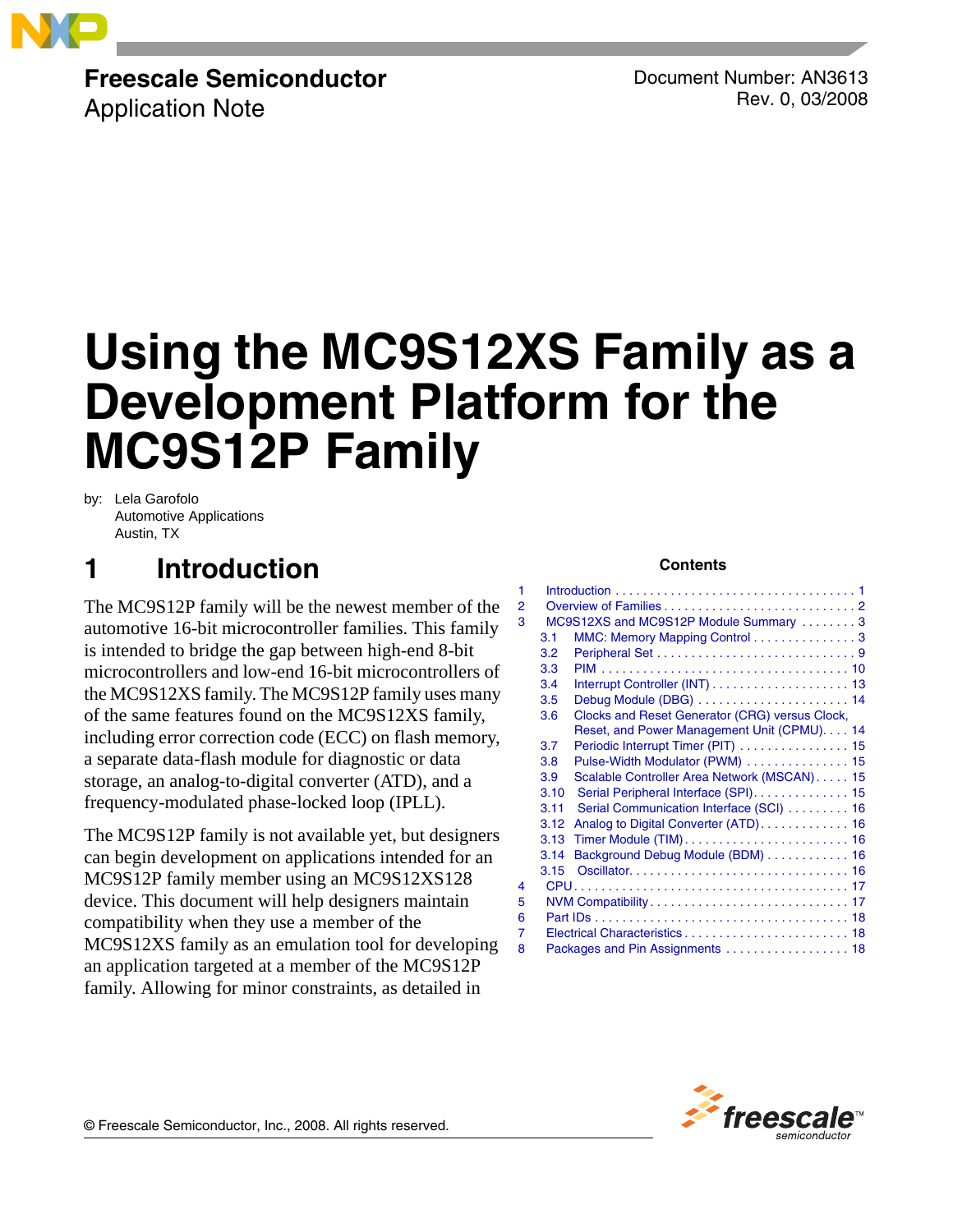

#### **Overview of Families**

each of the following sections, code can be written for an MC9S12XS family device that can then run with minimal or no change on MC9S12P family devices.

This document is intended for use with the documents listed on the product summary page for S12 and S12X automotive products (see <http://www.freescale.com/automotive>).

Documents:

- Data sheet for the MC9S12P family
- Data sheet for the MC9S12XS family
- Product preview for the MC9S12P family
- Product brief for the MC9S12XS family
- S12XCPUV2 Reference Manual

Due to the timeline of devices launching from the MC9S12XS family and the MC9S12P family, this document is mainly written with the assumption that an MC9S12XS128 will be used for a development part that will transfer to an MC9S12P family member.

Throughout this document the following terms are used to describe similarities of the MC9S12XS and MC9S12P family:

- equivalent: like for like there are no differences
- backwards-compatible: differences due to the removal of extra functionality, where one can be described as a subset of the other
- compatible: similar, with only a few differences

# <span id="page-1-0"></span>**2 Overview of Families**

[Table 1](#page-2-2) shows a summary of feature sets for the MC9S12XS128 and MC9S12P family devices. All MC9S12XS family devices are listed in the MC9S12XS family product brief. When using the MC9S12XS128 as a development platform for MC9S12P devices, some key differences must be taken into account.

Key considerations:

- Peripheral count
	- The MC9S12P family has a reduced peripheral set from the MC9S12XS family.
	- MCS12P family devices have a single SPI module, a ten-channel ATD module, and a six-channel PWM
- Memory maps
	- The MC9S12P family devices have less RAM and less data flash than a corresponding MC9S12XS family device. Mapping of these modules is backwards-compatible.
- Flash memory
	- The MC9S12XS family offers flash ranges from 256K to 64K; the MC9S12P family offers flash ranges from 128K to 32K.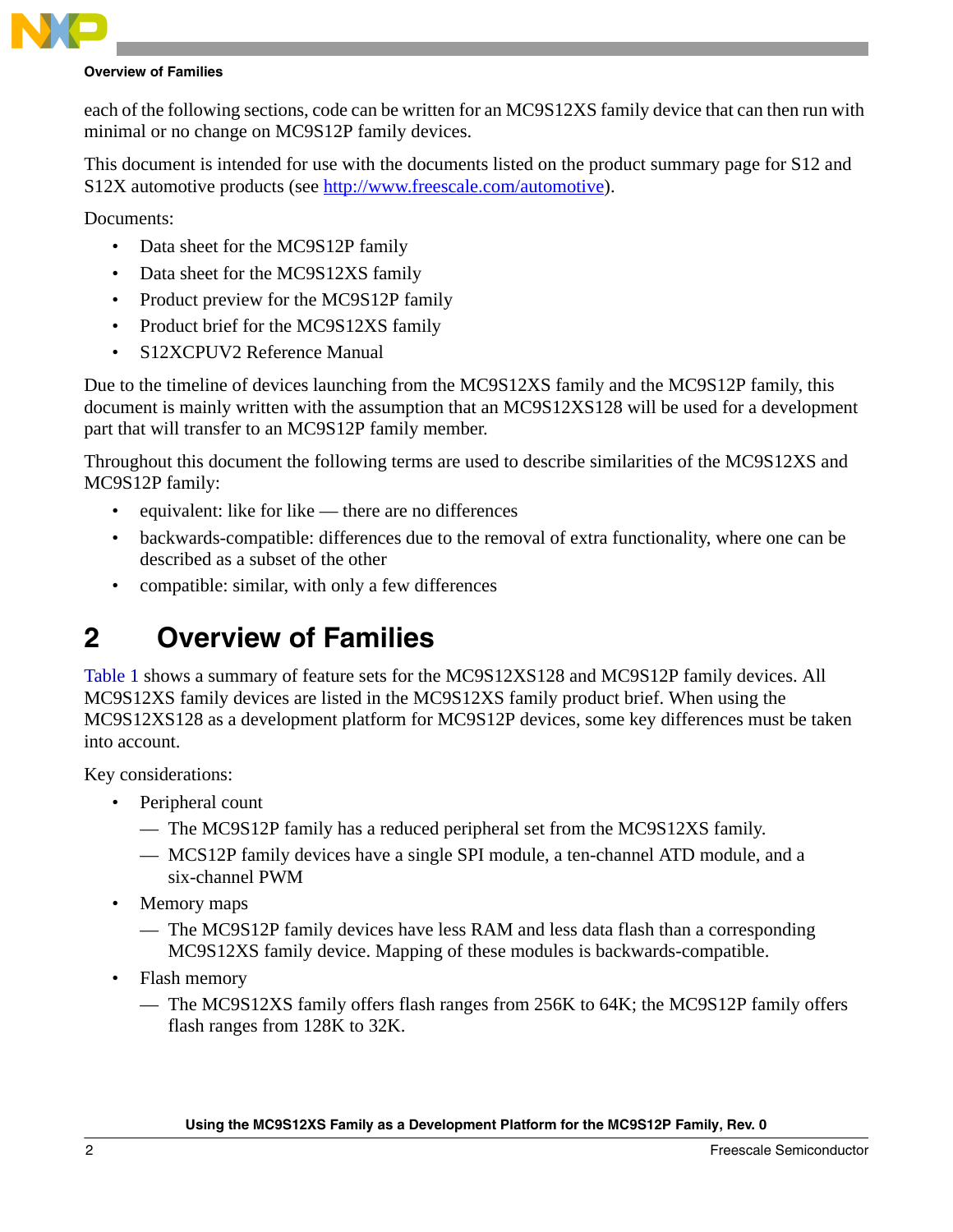

- CPU
	- The MC9S12XS contains a CPU12X core and supports GPAGE, EPAGE, RPAGE, PPAGE, and DIRECT paging registers. It also contains instructions for directly accessing data in the global address map.
	- The MC9S12P contains a CPU12 core and only supports PPAGE and DIRECT paging registers.

<span id="page-2-2"></span>

| <b>Device</b> | Package       | Flash | D-flash | <b>RAM</b> | <b>MSCAN</b> | <b>SCI</b>     | <b>SPI</b> | <b>TIM</b> | <b>PIT</b> | <b>PWM</b> | <b>ADC</b>       |
|---------------|---------------|-------|---------|------------|--------------|----------------|------------|------------|------------|------------|------------------|
| MC9S12XS256   | 112 LQFP      | 256K  | 8K      | 8K         | 1            | $\overline{c}$ | 1          | 8 ch       | 4 ch       | 8 ch       | 16 ch            |
|               | 80 QFP        |       |         |            |              |                |            |            |            |            | 8 ch             |
|               | 64 LQFP       |       |         |            |              |                |            |            |            |            | 8 ch             |
| MC9S12XS128   | 112 LQFP      | 128K  | 8K      | 8K         | 1            | $\overline{2}$ | 1          | 8 ch       | 4 ch       | 8 ch       | 16 ch            |
|               | 80 QFP        |       |         |            |              |                |            |            |            |            | 8 ch             |
|               | 64 LQFP       |       |         |            |              |                |            |            |            |            | 8 ch             |
| MC9S12XS64    | 112 LQFP      | 64K   | 4K      | 4K         | 1            | $\mathbf{2}$   | 1          | 8 ch       | 4 ch       | 8 ch       | 16 ch            |
|               | 80 QFP        |       |         |            |              |                |            |            |            |            | 8 ch             |
|               | 64 LQFP       |       |         |            |              |                |            |            |            |            | 8 ch             |
| MC9S12P128    | 80 LQFP       | 128K  | 4K      | 6K         | 1            | 1              | 1          | 8 ch       | 4 ch       | 6 ch       | 10 <sub>ch</sub> |
|               | 64 LQFP       |       |         |            |              |                |            |            |            |            |                  |
|               | <b>48 QFN</b> |       |         |            |              |                |            |            |            |            |                  |
| MC9S12P96     | 80 LQFP       | 96K   | 4K      | 6K         | $\mathbf{1}$ | 1              | 1          | 8 ch       | 4 ch       | 6 ch       | $10$ ch          |
|               | 64 LQFP       |       |         |            |              |                |            |            |            |            |                  |
|               | 48 QFN        |       |         |            |              |                |            |            |            |            |                  |
| MC9S12P64     | 64 LQFP       | 64K   | 4K      | 4K         | 1            | $\mathbf{1}$   | 1          | 8 ch       | 4 ch       | 6 ch       | $10$ ch          |
|               | 48 QFN        |       |         |            |              |                |            |            |            |            |                  |
| MC9S12P32     | 64 LQFP       | 32K   | 4K      | 2K         | $\mathbf{1}$ | 1              | 1          | 8 ch       | 4 ch       | 6 ch       | $10$ ch          |
|               | 48 QFN        |       |         |            |              |                |            |            |            |            |                  |

|  | <b>Table 1. Family Summary</b> |  |
|--|--------------------------------|--|
|  |                                |  |

### <span id="page-2-1"></span><span id="page-2-0"></span>**3.1 MMC: Memory Mapping Control**

The MMC module is backwards-compatible between the MC9S12XS family and MC9S12P family. The MMC module for the MC9S12P family is a subset of the MMC module on the MC9S12XS family. Consideration of the key differences will enable an easy transition from the MC9S12XS128 to a MC9S12P device.

The main differences are that the MC9S12P devices have a reduced global memory map of 128 KB, and the registers needed to support an 8 MB global map have been removed. The MC9S12P family features a 128 KB global memory address space accessible by translation of the PPAGE register, whereas the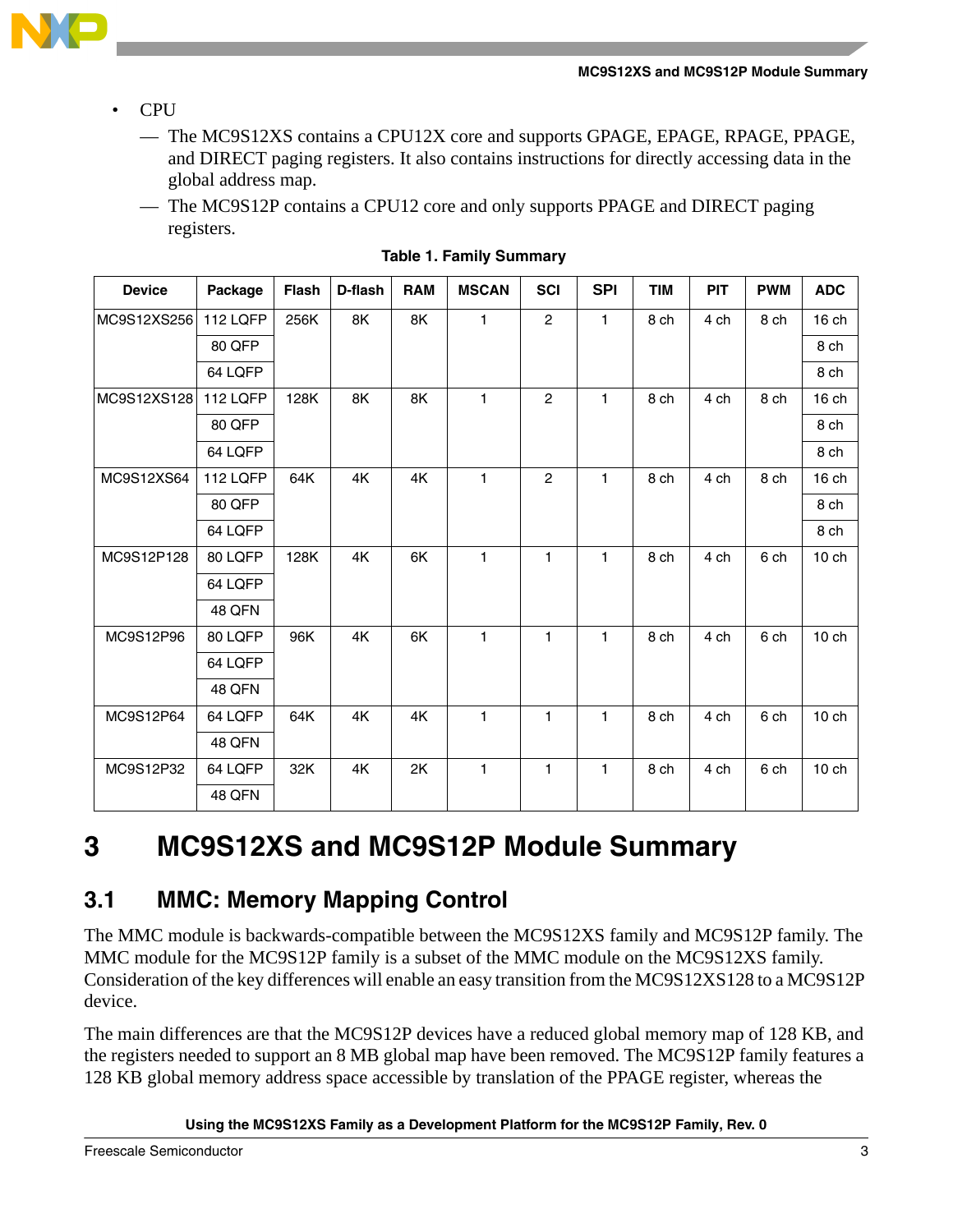

MC9S12XS family has an 8 MB global memory space accessible by translation of the GPAGE and corresponding PPAGE, RPAGE, or EPAGE register. The GPAGE, EPAGE, and RPAGE register locations on the MC9S12XS devices become reserved address locations on the MC9S12P devices. Any accesses to these register addresses will be ignored on MC9S12P devices.

The MMCCTL control register for the MC9S12XS allows separate control of visibility in the global memory map of scratch RAM, D-flash IFRs, and P-flash IFRs via bits 7, 5, and 4, respectively. The MMCCTL register on the MC9S12P is changed, allowing control of D-flash and P-flash visibility in the global memory map or in PPAGE 0x01 via bit 0.

#### **3.1.1 Device Memory Maps**

The memory maps for the MC9S12XS and MC9S12P families are backwards-compatible. Careful consideration of the key differences will ensure minimal code changes, or even no changes, depending on usage. The majority of changes may be manageable with appropriate linker and compiler configurations.

Key differences:

- The total size of the global memory map for the MC9S12P family is smaller than the MC9S12XS family. The upper address boundary of the global map for the MC9S12P family is 0x03\_FFFF in the MC9S12XS family it is 0x7F\_FFFF.
- The local PPAGE to global mapping for the P-flash has a global offset (or bias) of 0x40\_0000 on the MC9S12XS and 0x00\_0000 on the MC9S12P.
- The local memory map for the MC9S12P family does not have paging windows for the D-flash or RAM. These memories are fully accessible in the 64 KB local map.
- Unpaged P-flash is located at 0x1400 in the local map for the MC9S12P device, where as this is part of the RAM paging window for the MC9S12XS devices.
- On the MC9S12P the global map access is limited to flash programming and erase operations and for debug support. On the MC9S12XS it is fully readable and writable for data through use of dedicated global access instructions.

[Figure 1](#page-4-0) and [Figure 2](#page-5-0) illustrate a side-by-side comparison of the local memory map and the global memory maps.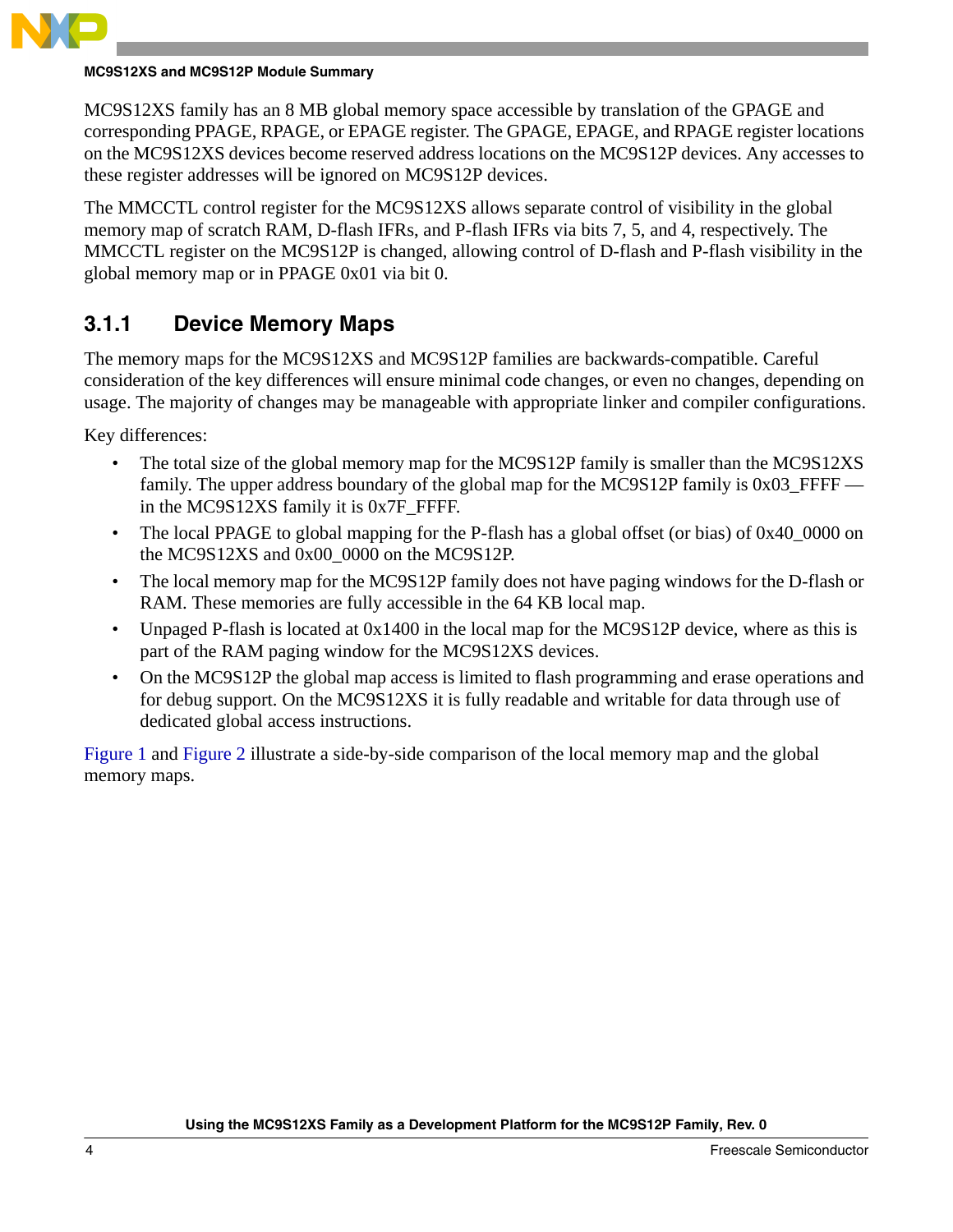

**MC9S12XS and MC9S12P Module Summary**



<span id="page-4-0"></span>**Using the MC9S12XS Family as a Development Platform for the MC9S12P Family, Rev. 0**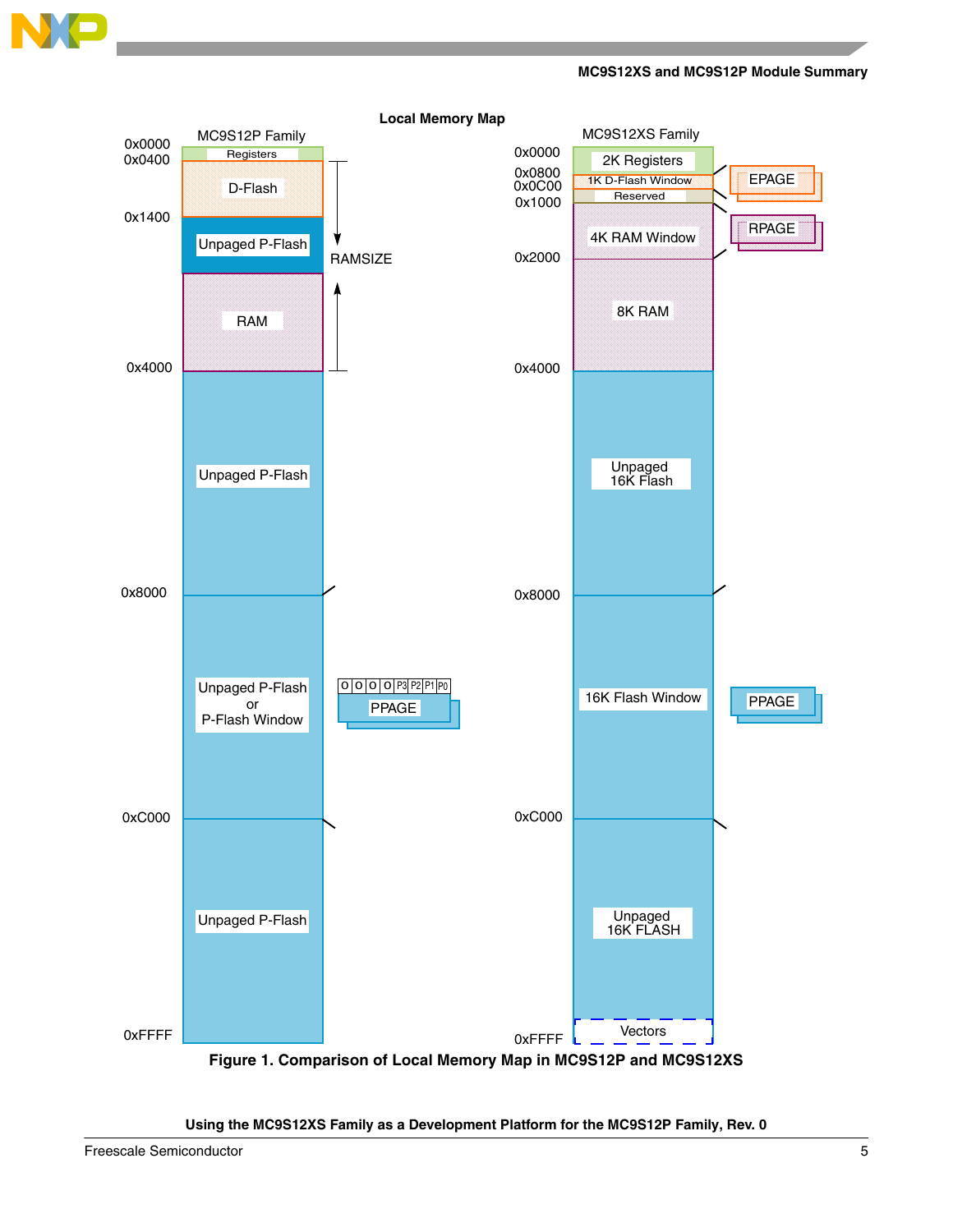

<span id="page-5-0"></span>**Figure 2. Comparison of Global Memory Map in MC9S12P and MC9S12XS**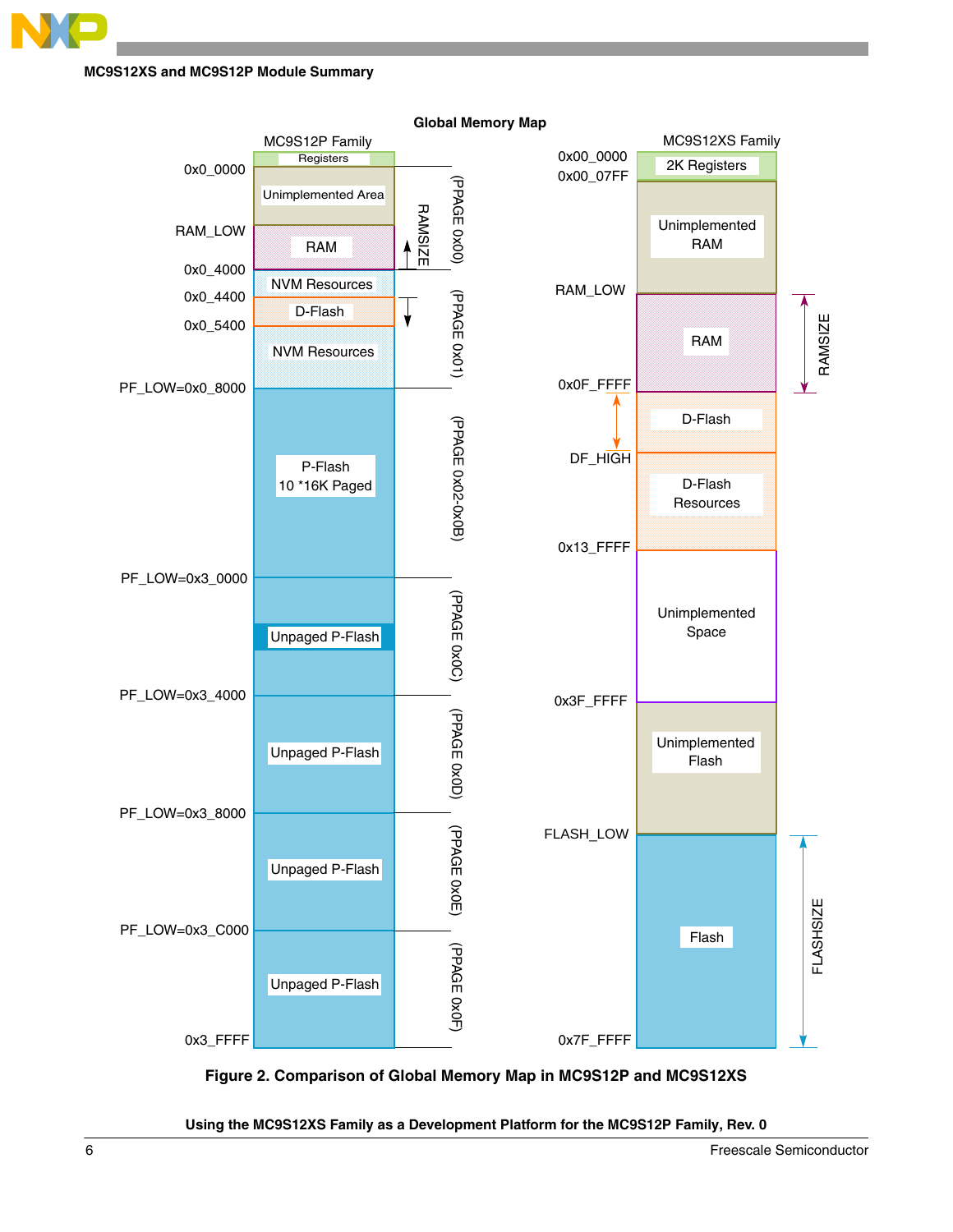

#### **3.1.1.1 P-Flash Memory Maps**

The MC9S12XS family offers larger flash sizes than the MC9S12P family.

On the MC9S12P family there is an unpaged region of P-flash in the lower address section of the local memory map from  $0x1400$  to (RAM  $SIZE - 1$ ). When developing code on an MC9S12XS device to move to an MC9S12P device the following points should be considered:

- Do not use global instructions to access the P-flash, as the global instruction set has been removed. This can be managed by configuring the compiler to generate code for an S12 CPU target when using the MC9S12XS as a development target for the MC9S12P.
- Do not access the unpaged P-flash in the local map in address locations  $0x1400$  to (RAM\_SIZE 1), which are available only on the MC9S12P. Accessing this via PPAGE, by writing to the PPAGE register and then via the page address in the region 0x8000 to 0xBFFF, will ensure code compatibility.
- The MC9S12P cannot access the global map directly. It is logical for an application to work in the local map when reading the P-flash. The CALL and RTC instructions (which manage PPAGE automatically) are equivalent on the MC9S12P and MC9S12XS, so code execution inherently operates in the local map. The different address map sizes can be managed by appropriate linker configurations.
- The relationship between the PPAGE addresses and global addresses (to get the global address take the PPAGE and append the lower fourteen bits of the local address) is compatible on the MC9S12P and the MC9S12XS, although the MC9S12XS has an additional global map offset or bias for the P-flash region of 0x40\_0000. In other words, PPAGE 00 starts at global address 0x40\_0000 on the MC9S12XS and at 0x00\_0000 on the MC9S12P. This is primarily a consideration for flash programming routines, as the memory controller commands work with global map addresses. [Figure 3](#page-6-0) shows MC9S12P PPAGE to global addressing and [Figure 4](#page-7-0) the same for MC9S12XS.



<span id="page-6-0"></span>**Figure 3. MC9S12P PPAGE to Global Addressing**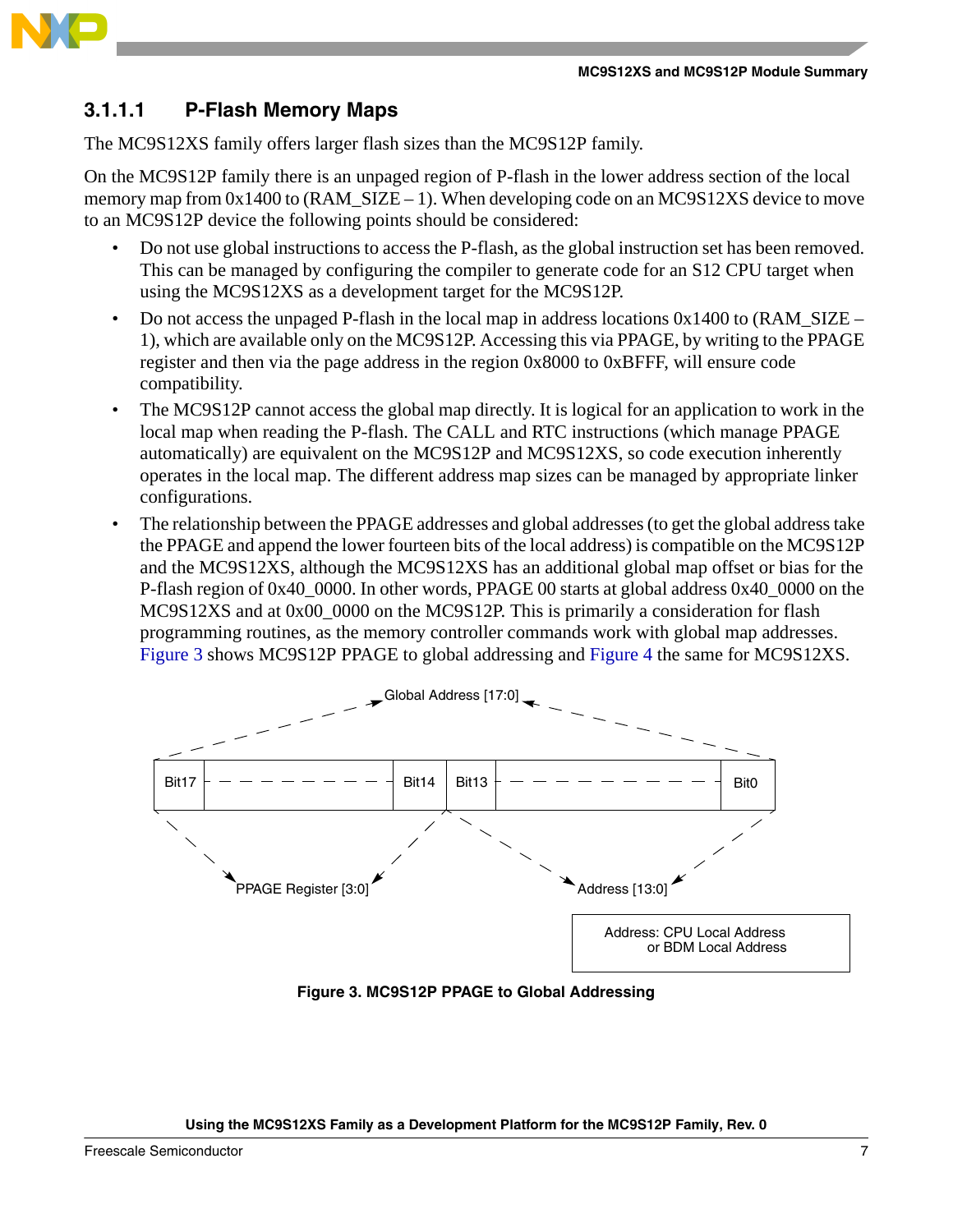

**Figure 4. MC9S12XS PPAGE to Global Addressing**

<span id="page-7-0"></span>• Due to the smaller size of the MC9S12P global map (only 4 x 64K pages total) the location of the P-flash is effectively offset from the S12X family by 0xF0 PPAGEs, such that PPAGE 0xFF on the MC9S12XS is relative to PPAGE 0x0F on the MC9S12P. The four most significant bytes of the PPAGE register on the MC9S12P family are fixed to 0. Any write to these four bits will be ignored. [Table 2](#page-7-1) shows the comparative P-flash mapping side by side.

<span id="page-7-1"></span>

|              | S12XS128                      |                     |              | S12P128                            |                                                   |
|--------------|-------------------------------|---------------------|--------------|------------------------------------|---------------------------------------------------|
| <b>PPAGE</b> | local                         | global              | <b>PPAGE</b> | local                              | global                                            |
|              | (non-banked)<br>0xC000-0xFFFF | 0x7F C000-0x7F FFFF | 0x0F         | (non-banked)<br>0xC000-0xFFFF      | 0x03 C000-0x03 FFFF                               |
| 0xFF         | ppage window<br>0x8000-0xBFFF |                     | 0x0F         | ppage window<br>0x8000-0xBFFF      |                                                   |
| 0xFE         | ppage window<br>0x8000-0xBFFF | 0x7F_8000-0x7F_BFFF | 0x0E         | ppage window<br>0x8000-0xBFFF      | 0x03 8000-0x03 BFFF                               |
|              | (non-banked)<br>0x4000-0x7FFF | 0x7F 4000-0x7F 7FFF |              | (non-banked)<br>0x4000-0x7FFF      | 0x03 4000-0x03 7FFF                               |
| 0xFD         | ppage window<br>0x8000-0xBFFF |                     | 0x0D         | ppage window<br>0x8000-0xBFFF      |                                                   |
| 0xFC         | ppage window<br>0x8000-0xBFFF | 0x7F 0000-0x7F 3FFF |              | (non-banked)<br>0X1400-<br>RAM LOW | $0x03$ _1400- $(0x03$ _1400+<br>(RAM LOW-0x1400)) |
|              |                               |                     | 0x0C         | ppage window<br>0x8000-0xBFFF      | 0x03 0000-0x03 3FFF                               |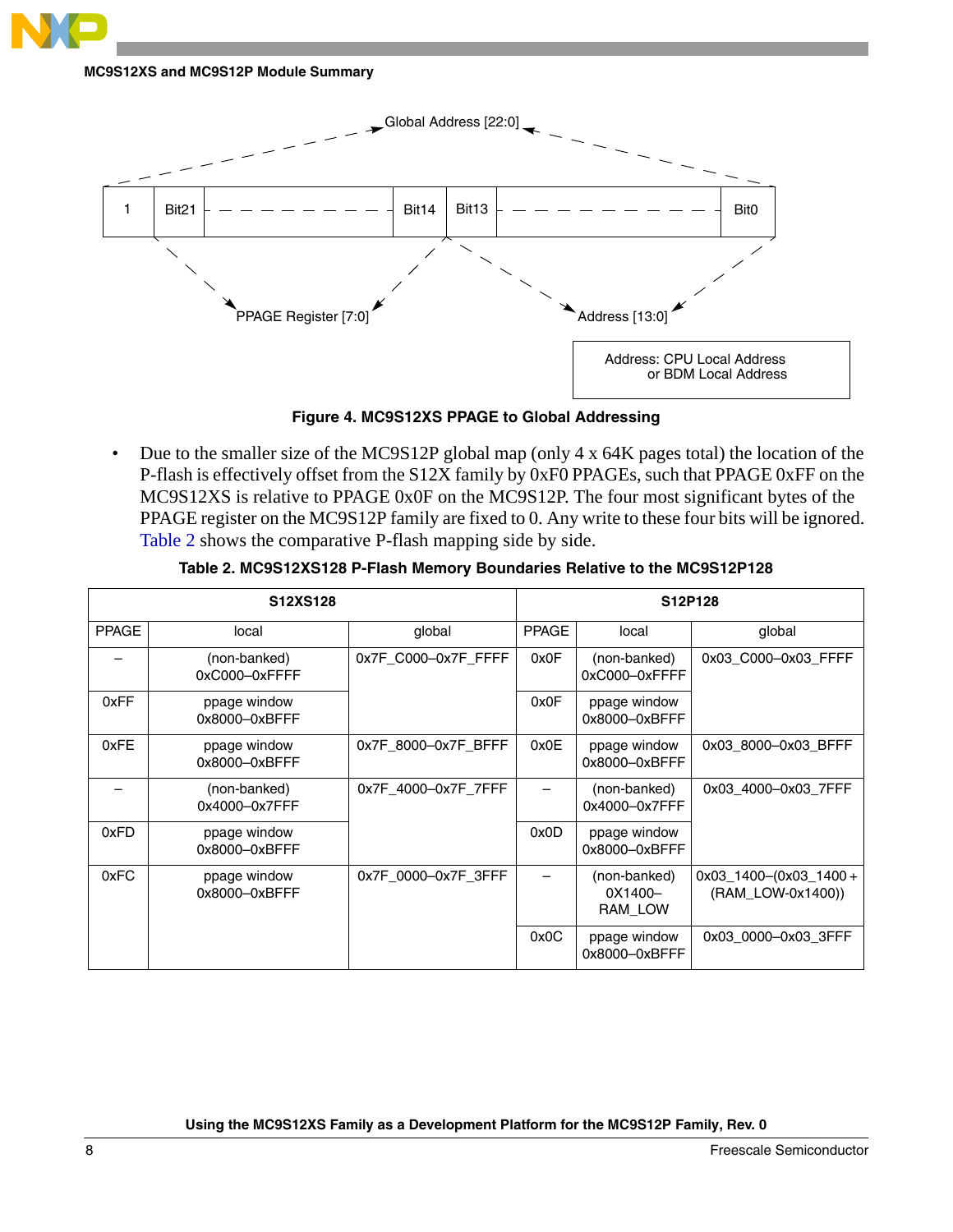

| S12XS128 |                               |                     |      | S12P128                       |                     |
|----------|-------------------------------|---------------------|------|-------------------------------|---------------------|
| 0xFB     | ppage window<br>0x8000-0xBFFF | 0x7E_C000-0X7E_FFFF | 0x0B | ppage window<br>0x8000-0xBFFF | 0x02 C000-0X02 FFFF |
| 0xFA     | ppage window<br>0x8000-0xBFFF | 0x7E 8000-0X7E BFFF | 0x0A | ppage window<br>0x8000-0xBFFF | 0x02 8000-0x02 BFFF |
| 0xF9     | ppage window<br>0x8000-0xBFFF | 0x7E_4000-0X7F_FFFF | 0x09 | ppage window<br>0x8000-0xBFFF | 0x02 4000-0x02 FFFF |
| 0xF8     | ppage window<br>0x8000-0xBFFF | 0x7E 0000-0X7E 3FFF | 0X08 | ppage window<br>0x8000-0xBFFF | 0x02 0000-0x02 3FFF |

**Table 2. MC9S12XS128 P-Flash Memory Boundaries Relative to the MC9S12P128 (continued)**

#### **3.1.1.2 D-Flash Memory Maps**

The D-flash mapping for the MC9S12P family is another difference from the MC9S12XS family. The global map for the MC9S12XS family is address range 0x10\_0000 to D-flash high, while the MC9S12P is programmable at 0x00\_4400 to 0x00\_5400 in the global map and readable at 0x1400 to 0x13FF in the local (non-paged) map.

The MC9S12XS devices can access only 1K of D-flash at a time in the local map through the EPAGE window at 0x0C00–0x0FFF. MC9S12P devices can read the whole 4K.

#### **3.1.1.3 RAM Memory Maps**

The RAM on the MC9S12XS family and MC9S12P family is backwards-compatible, with only slight differences in accessing memory maps and available sizes. The MC9S12P family does not have a RPAGE window, and does not support global access due to the absence of global instructions. The MC9S12P family supports RAM sizes of 6K, 4K, and 2K. When using an MC9S12XS128 for development, the key points to consider are:

- RAM addresses are compatible where implemented areas are equivalent. For maximizing compatibility between the MC9S12XS and MC9S12P families, do not use the 4K RAM window on the MC9S12XS device.
- Do not use the RPAGE register when converting code from a MC9S12XS128 to MC9S12P family device. All writes to the RPAGE register will be ignored on the MC9S12P devices.
- Do not access RAM using the global map. When code is converted to run on an MC9S12P device, all global commands and GPAGE register writes will be ignored.

### <span id="page-8-0"></span>**3.2 Peripheral Set**

The peripheral set on the MC9S12P family is a reduced set from the MC9S12XS family. The MC9S12P family does not have a PIT, has two fewer PWM channels, and one less SCI. The MC9S12P device's ADC is a 10-channel 12-bit resolution module, whereas the MC9S12XS device has the same ADC module with up to 16 channels available, depending on the package used. The total amount of GPIO is improved due to the reduced power supply pairs on the MC9S12P.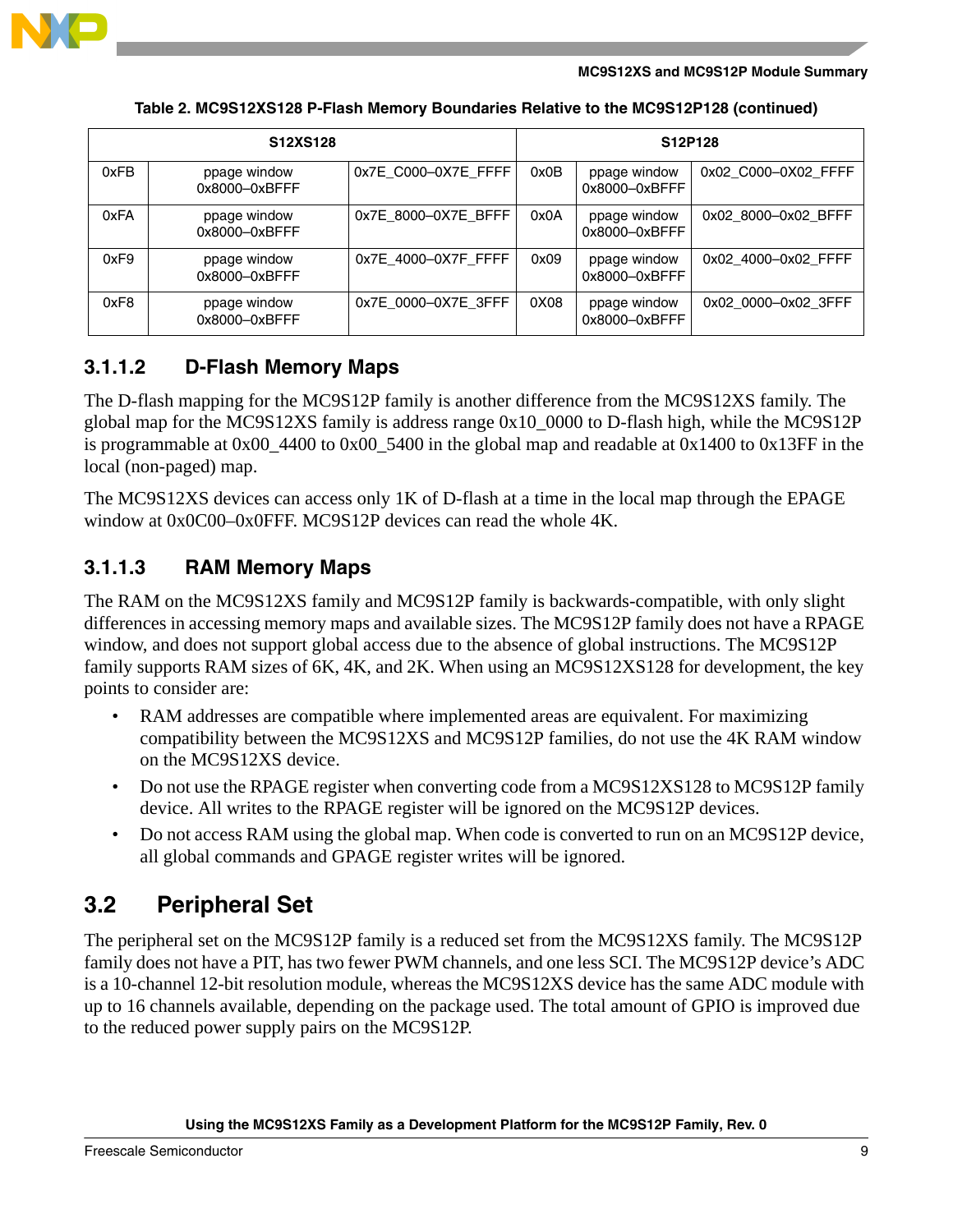

### <span id="page-9-0"></span>**3.3 PIM**

The PIM module on the MC9S12P family is a reduced version of that on the MC9S12XS family. The modules are compatible with the exception of the absence of some of the ports and peripherals on the MC9S12P devices. For those ports that remain on the MC9S12P, the register address locations, functionality of GPIO, signal routing, and electrical pin properties are similar for both families. For ports not available on the MC9S12P family, the corresponding register address locations on the MC9S12XS devices are reserved. Any accesses to a reserved address location in the PIM will be ignored. Consideration of the reserved register address locations will enable code to be transitioned directly from a MC9S12XS device to a MC9S12P device.

The register differences to be considered between the MC9S12XS and MC9S12P family are listed below. The format used below is the register abbreviation used in the data sheets and bit numbers, with a colon used to signify 'through' and a comma used to designate 'singularity.'

- Port T, Addresses: 0x240–0x246
	- $-$  S12XS:
		- PTT7:6 PWM channels 7:6 if enabled and bits 7:4 in the PTTRR register are set
	- $-$  S12P:
		- PTT7:6 reserved
	- To maintain compatibility, do not use PTT7:6 for PWM functions.
- Port T routing register (PTTRR), Address: 0x247
	- $-$  S12XS:
		- PTTRR7:4 reroutes PWM channels 7:6
		- PTTRR2:1 reroutes Timer channels 2:1
		- PTTRR0 reroutes Timer channel 0
	- $-$  S12P:
		- PTTRR7:6 reserved
		- PTTRR2:1 reserved
		- PTTR0 reroutes PWM channel 0
	- To maintain compatibility, do not use PTTRR.
- Port S, Addresses: 0x248–0x24E
	- S12XS:
		- PTS7:4 SPI0 if enabled, or GPIO PTIS7:4 GPIO DDRS7:4 GPIO RDRS7:4 GPIO PERS7:4 GPIO PPSS7:4 GPIO
		- WOMS7:4 GPI
	- $-$  S12P: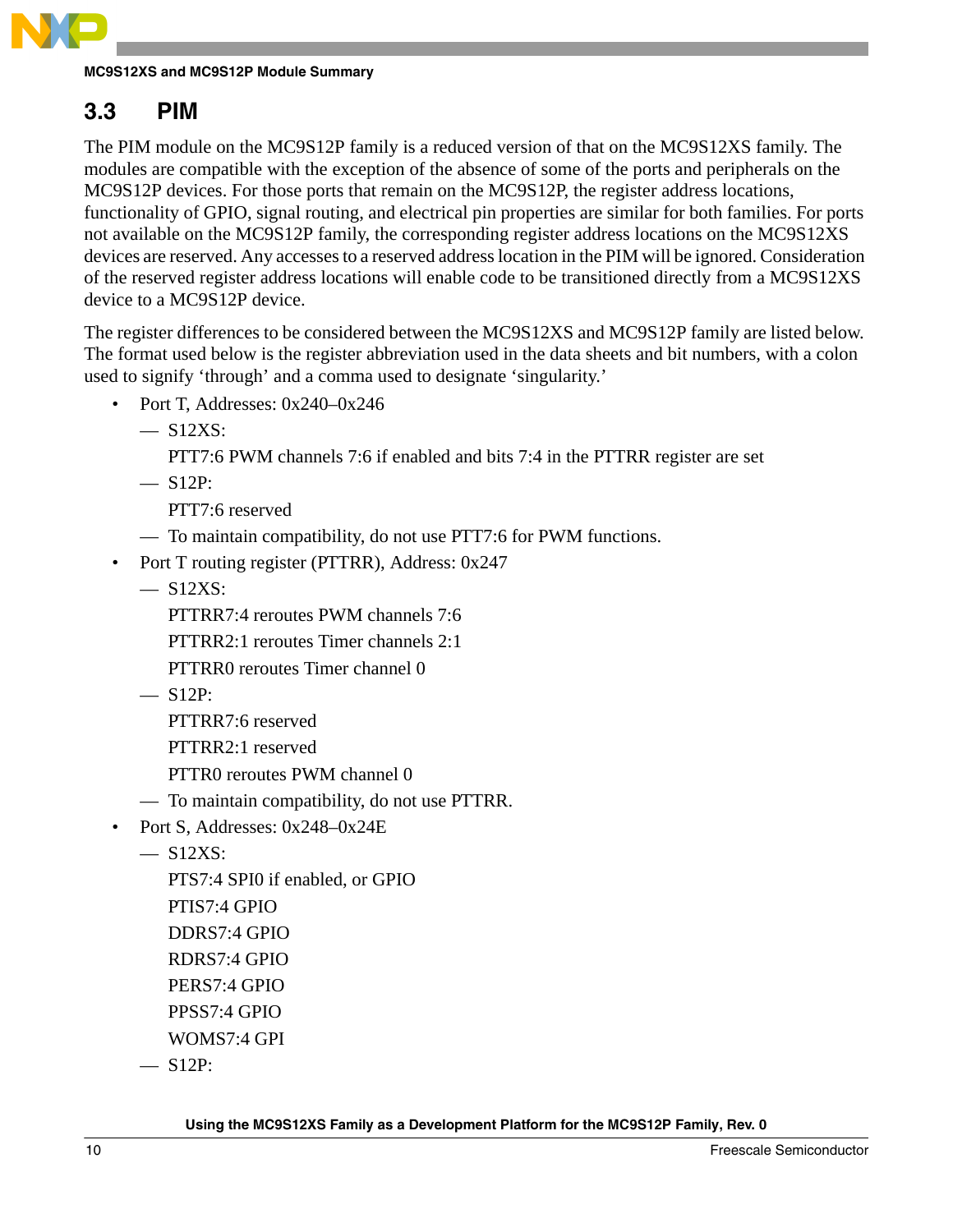

PTS7:4 reserved PTIS7:4 reserved DDRS7:4 reserved RDRS7:4 reserved

PERS7:4 reserved

PPSS7:4 reserved

WOMS7:4 reserved

- To maintain compatibility, do not use GPIO functionality on PTS7:4. Details for maintaining compatibility across families for SPI0 is given below in Port M data register.
- Port M, Addresses: 0x250 0x256
	- $-$  S12XS:

PTM7:6 GPIO

PTM5:2 SPI0 if enabled and routed by setting MODRR bit 4

PTM1:0 CAN if enabled, and SCI0 if enabled and routed by setting MODRR bit 7

PTIM7:6 GPIO

DDRM7:6 GPIO

RDRM7:6 GPIO

PERM7:6 GPIO

PPSM7:6 GPIO

WOMM7:6 GPIO

 $-$  S12P:

PTM7:6 reserved

PTM5:2 SPI if enabled or GPIO

PTM1:0 CAN if enabled or GPIO

PTIM7:6 reserved

DDRM7:6 reserved

RDRM7:6 reserved

PERM7:6 reserved

PPSM7:6 reserved

WOMM7:6 reserved

- Code compatibility can be maintained when developing on an MC9S12XS device by re-mapping the SPI0 to PTM5:2 via the MODDR bit 4. Writes to this reserved location on the MC9S12P will have no effect, so code that maps peripherals on the MC9S12XS to maximize peripheral compatibility can execute without change. SCI0 should not be re-mapped to PTM on the MC9S12XS, as re-mapping options are not available on the MC9S12P.
- Module routing register (MODRR), Address 0x257
	- $-$  S12XS:

MODRR7:0 Controls alternative peripheral routing for SCI1 and SPI0.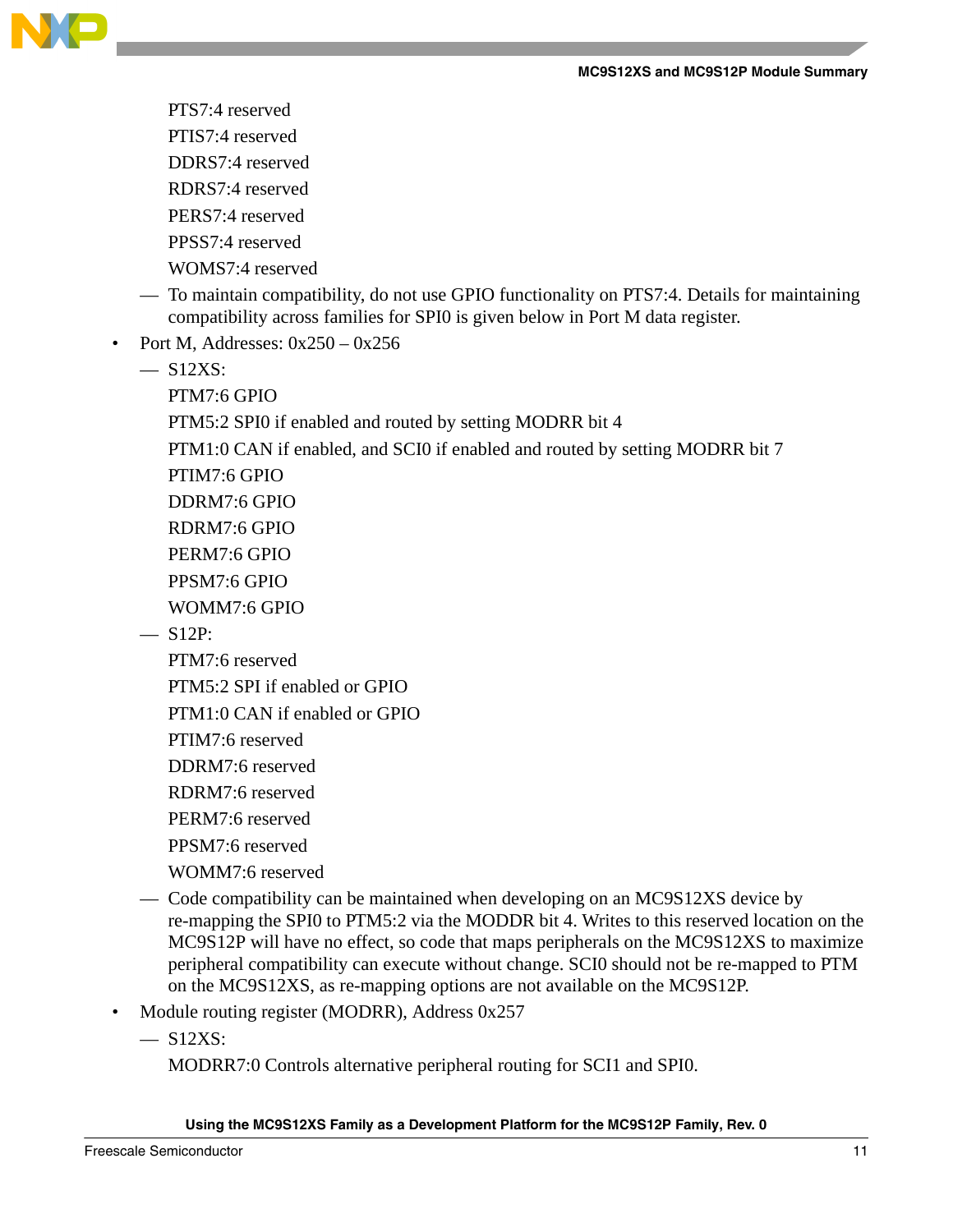

 $-$  S12P:

MODRR7:0 Reserved

- See details for PTM5:2 to maintain compatibility for SPI0.
- Port P, Addresses 0x258–0x25F
	- $-$  S<sub>12</sub>XS:

PTP7:3 Controls PWM7:3 if enabled, or GPIO

PTP2:0 Controls PWM2:0 if enabled, TIM2:3 if enabled and routed by setting PTTRR bits 2:0, SCI1 if enabled (PTP2,0) and routed by setting MODRR bit 6, or GPIO

PTIP6 GPIO

DDRP6 GPIO

RDRP6 GPIO

PERP6 GPIO

PPSP6 GPIO

PIEP6 GPIO

PIFP6 GPIO

 $-$  S12P:

PTP7 GPIO

PTP6 reserved

PTP5:0 PWM5:0 if enabled, or GPIO

PTIP6 reserved

DDRP6 reserved

RDRP6 reserved

PERP6 reserved

PPSP6 reserved

PIEP6 reserved

PIFP6 reserved

- To maintain compatibility between the two families, only use PWM5:0 (which corresponds to PTP5:0) and PTP7 for GPIO functions.
- Port H, Addresses 0x260–0x267

 $-$  S12XS:

All port H registers control GPIO functions

 $-$  S12P:

All port H registers are reserved

— To maintain compatibility between the two families, don't use port H.

• Port J, Addresses 0x268-0x26F

 $-$  S12XS:

For port J, registers bit 2 is reserved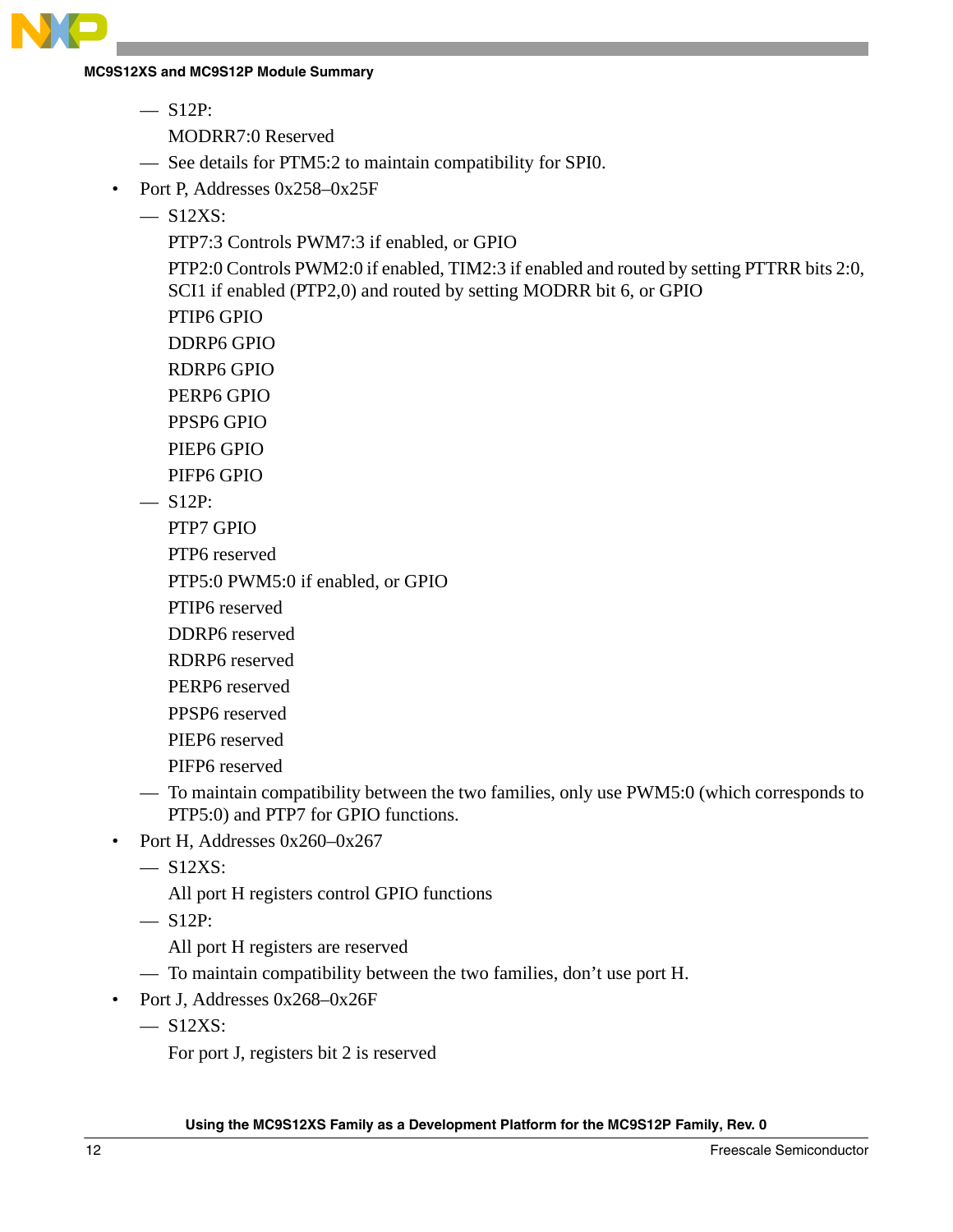

 $-$  S12P:

For port J, registers bit controls GPIO

- Port AD, Addresses 0x270, 0x272, 0x274, 0x276
	- $-$  S12XS:
		- PT0AD7:2 ATD channels 15:10 if enabled, or GPIO

DDR0AD7:2 GPIO

RDRAD7:2 GPIO

PER0AD7:2 GPIO

 $-$  S12P:

PT0AD7:2 reserved

DDR0AD7:2 reserved

RDRAD7:2 reserved

PER0AD7:2 reserved

— To maintain compatibility, use only ATD channels 9:0 that correspond to those in PT0AD1:0. Also, use only PT1AD7:0 for ATD or GPIO functions.

### <span id="page-12-0"></span>**3.4 Interrupt Controller (INT)**

The MC9S12P INT module has less functionality than the MC9S12XS INT module. The ability to assign the I bit to one of seven priority levels is not supported on the MC9S12P family. For MC9S12P devices, the interrupt priority decoder is dependent only on the vector address. If more than one interrupt request is pending, the interrupt request with a higher order vector address is serviced. For the MC9S12XS devices, the priority for interrupt requests with a vector address lower or equal to vector base  $+$  0x00F2 will default to a priority level 1. To maintain compatibility when developing code to transition to the MC9S12P family, all interrupts should be left with a default value of level 1. This will result in behavior similar to the MC9S12P devices, because when there is more than one interrupt request with the same priority level, the higher vector order address wins prioritization.

Some of the vector address locations are different in the MC9S12XS family than they are in the MC9S12P family. [Table 3](#page-12-1) summarizes the differences side by side. Minor modifications may be necessary when transitioning code from an MC9S12XS device to an MC9S12P device. Note that vector differences between the families that result from the removal of a module on the MC9S12P are not listed in this table.

<span id="page-12-1"></span>

| <b>Vector Address</b> | <b>Interrupt Source MC9S12XS Family</b> | <b>Interrupt Source MC9S12P Family</b> |
|-----------------------|-----------------------------------------|----------------------------------------|
| vector base $+$ 0x10  | Spurious interrupt                      | reserved                               |
| vector base $+$ 0x3E  | ATD0 compare interrupt                  | reserved                               |
| vector base $+$ 0x7C  | High temperature interrupt              | reserved                               |
| vector base $+$ 0x7E  | Autonomous periodic interrupt (API)     | reserved                               |
| vector base $+$ 0x80  | Low-voltage interrupt (LVI)             | Spurious interrupt                     |
| vector base $+$ 0x84  | reserved                                | ATD compare interrupt                  |

**Table 3. Vector Address Comparison Between MC9S12XS and MC9S12P**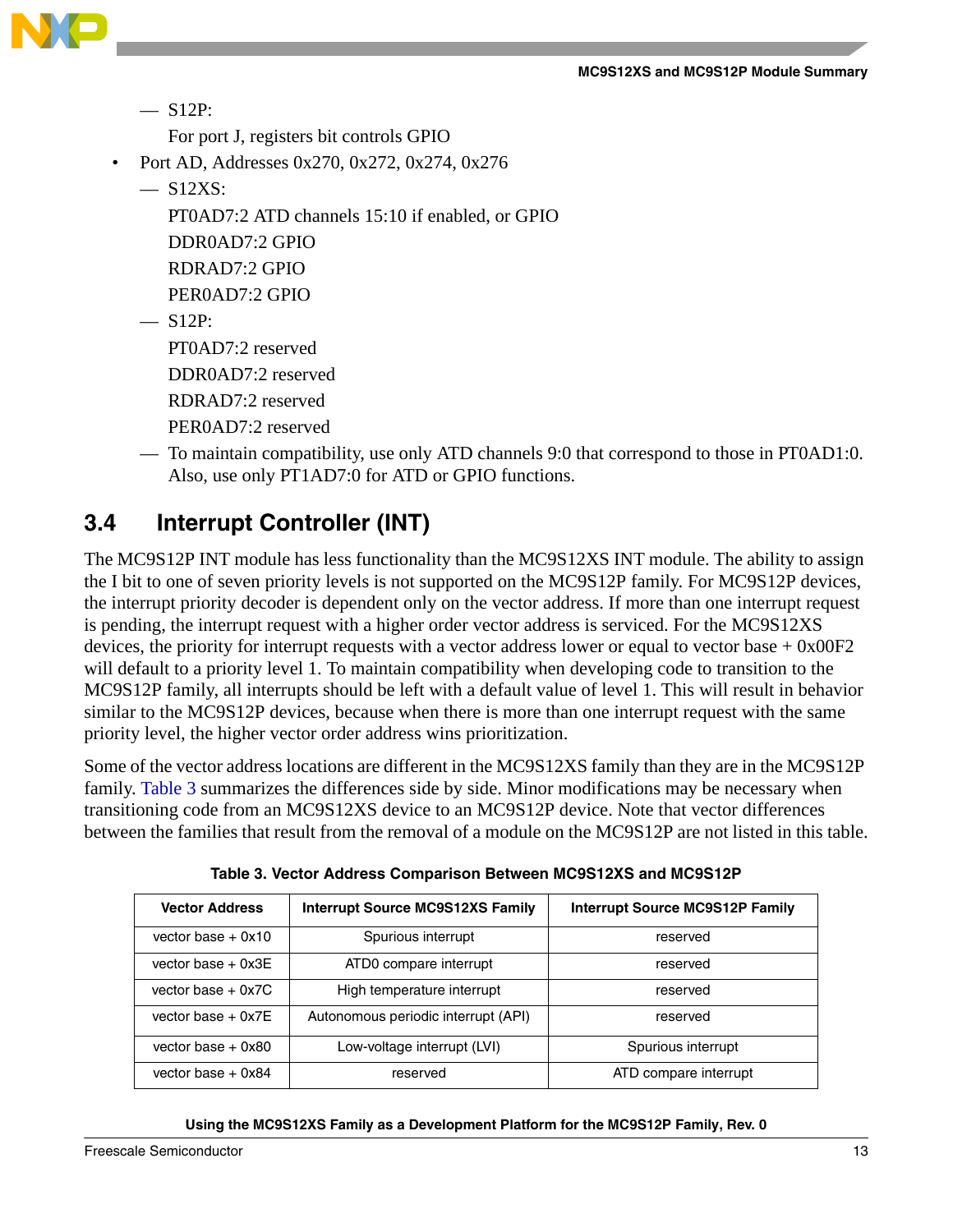

| <b>Vector Address</b> | <b>Interrupt Source MC9S12XS Family</b> | <b>Interrupt Source MC9S12P Family</b> |
|-----------------------|-----------------------------------------|----------------------------------------|
| vector base $+$ 0x86  | reserved                                | High temperature interrupt             |
| vector base $+$ 0x88  | reserved                                | Autonomous periodic interrupt (API)    |
| vector base $+$ 0x8A  | reserved                                | Low-voltage interrupt (LVI)            |
| vector base $+$ 0xC8  | reserved                                | CPMU oscillator noise (S12P only)      |

**Table 3. Vector Address Comparison Between MC9S12XS and MC9S12P (continued)**

### <span id="page-13-0"></span>**3.5 Debug Module (DBG)**

The DBG module on the MC9S12P family is backwards-compatible with the MC9S12XS family. The minor changes are to incorporate the new global memory map to address a linear space of 256 KB on the MC9S12P family, a reduction from the 8 MB linear global map on the MC9S12XS family. The end user's main concern with changes to these modules will be to use development tools that have been updated to incorporate the changes.

The notable changes are:

- S12XS:
	- There are four comparators: A, B, C, and D.
	- The trace buffer is sixty-four lines of sixty-four bits.
	- The state sequencing is comprehensive.
	- Range filtering is supported (TRANGE bits).
	- Start-, Mid-, and End-aligned triggering is supported.
- S12P:
	- There are three comparators: A, B, and C.
	- The trace buffer is sixty-four lines of twenty bits.
	- The state sequencer has fewer state change possibilities than on MC9S12XS.
	- Range filtering is not supported.
	- Start- and End-aligned triggering is supported.

### <span id="page-13-1"></span>**3.6 Clocks and Reset Generator (CRG) versus Clock, Reset, and Power Management Unit (CPMU)**

The MC9S12P family has a CPMU module in place of the CRG module that is on the MC9S12XS family. The CPMU module controls all of the clocking, reset, and power management functions of the device. The key features of the CPMU module are a Pierce oscillator (OSCLCP) for external clock source, voltage regulator (IVREG) and voltage monitoring features, phase locked loop (PLL), and a trimmable internal reference clock (IRC1M) of 1 MHz. The MC9S12XS family contains the clock and reset function in the CRG module. Power management functions are contained in a separate module, the voltage regulator (VREGL3V3).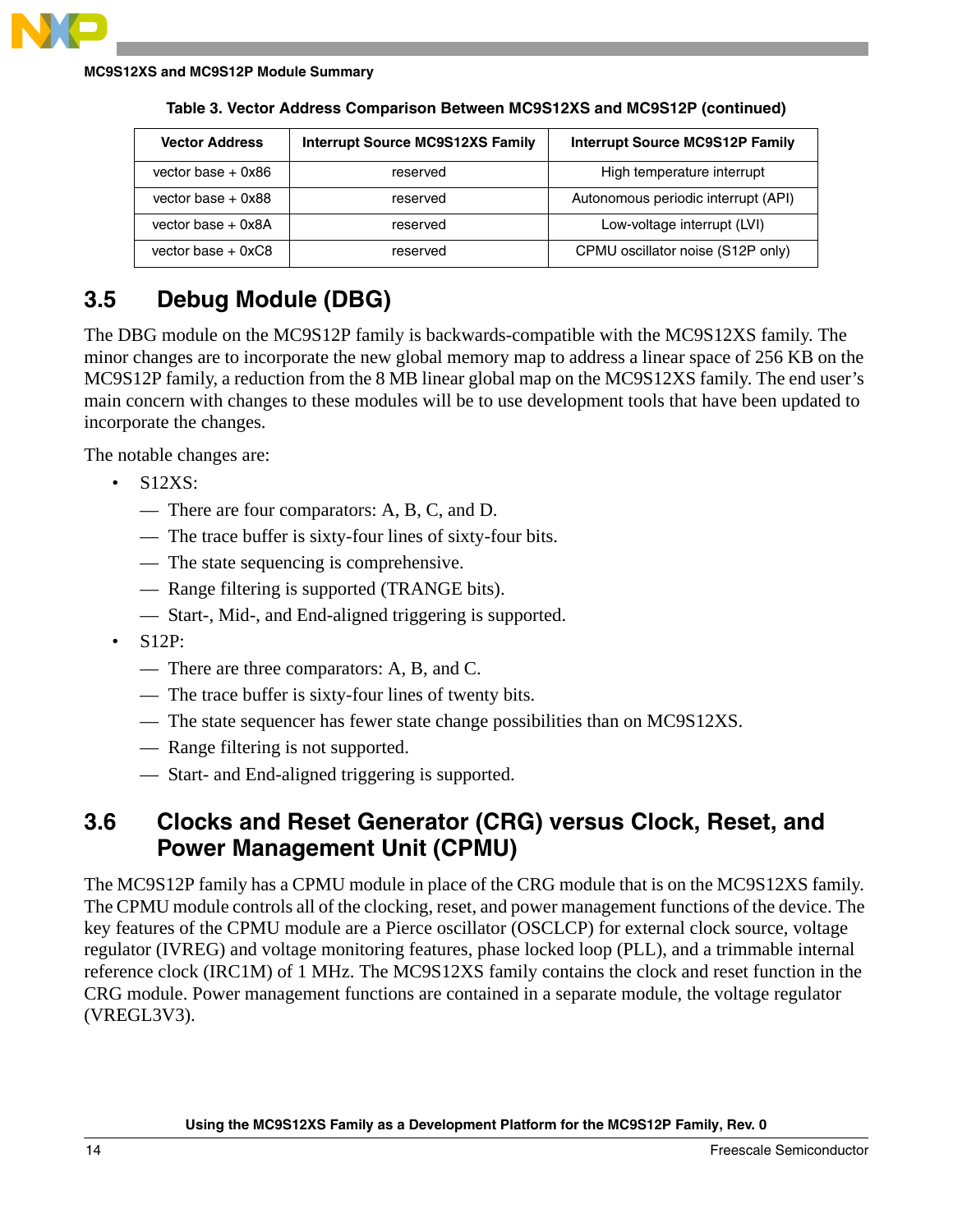

Other key features of the CPMU on the MC9S12P are:

- Inherent fast startup from reset and stop on the internal clock source. By default, the device starts running from the IPLL with the internal IRC1M selected as its input reference. The external oscillator is not enabled by default following reset, and needs to be enabled by software (if required).
- An Adaptive spike filter to improve PLL stability in the presence of noise on the oscillator clock.

For CAN communications, an external oscillator is required. Where CAN is not required, MC9S12P designs that save the cost of the external oscillator can be easily managed.

Combining the power management functions with the clock and reset functions, along with the addition of the internal reference clock into the CPMU module on the MC9S12P, makes the family ideal for optimizing low-cost applications. While much of the CPMU peripheral functionality is compatible with the MC9S12XS, the enhanced clocking scheme means that the differences between the two targets are too detailed for the scope for this document. A separate application note, *Comparison of the S12X Family CRG Module with MC9S12P CPMU Module* (AN3622), is available online at www.freescale.com. AN3622 describes in depth the key differences to be considered.

### <span id="page-14-0"></span>**3.7 Periodic Interrupt Timer (PIT)**

The functionality of the PIT module is not available on the MC9S12P family. Therefore, to maintain compatibility between the MC9S12P and MC9S12XS families, do not use the PIT.

### <span id="page-14-1"></span>**3.8 Pulse-Width Modulator (PWM)**

The functionality of the PWM module on the MC9S12P family is compatible with the MC9S12XS family. The MC9S12P family has six PWM channels available across all package options, whereas the MC9S12XS has eight PWM channels on all package options. To maintain compatibility, use only channels PWM0:5. Additional routing options are available on the MC9S12P family for PWM0 that are not available on the MC9S12XS. To maintain compatibility between the families, PWM0 should be left to default (reset value) routing.

### <span id="page-14-2"></span>**3.9 Scalable Controller Area Network (MSCAN)**

The functionality of the MSCAN module on the MC9S12P family is compatible with the MC9S12XS family. Signal properties, routing, and register locations are equivalent.

### <span id="page-14-3"></span>**3.10 Serial Peripheral Interface (SPI)**

The functionality of the SPI module on the MC9S12P family is compatible with the MC9S12XS family. The default routing of the SPI between the families is different. The MC9S12P defaults to port M, PTM5:2. The MC9S12XS defaults to port S, PTS7:4, and has the option of re-routing to port M, PTM5:2, via the MODRR register. To maintain compatibility when developing code on an MC9S12XS, the SPI should be re-routed to PTM5:2 by writing to the MODRR register. Code transferred to an MC9S12P device will ignore the MODRR write, because it is a reserved address location on the MC9S12P devices.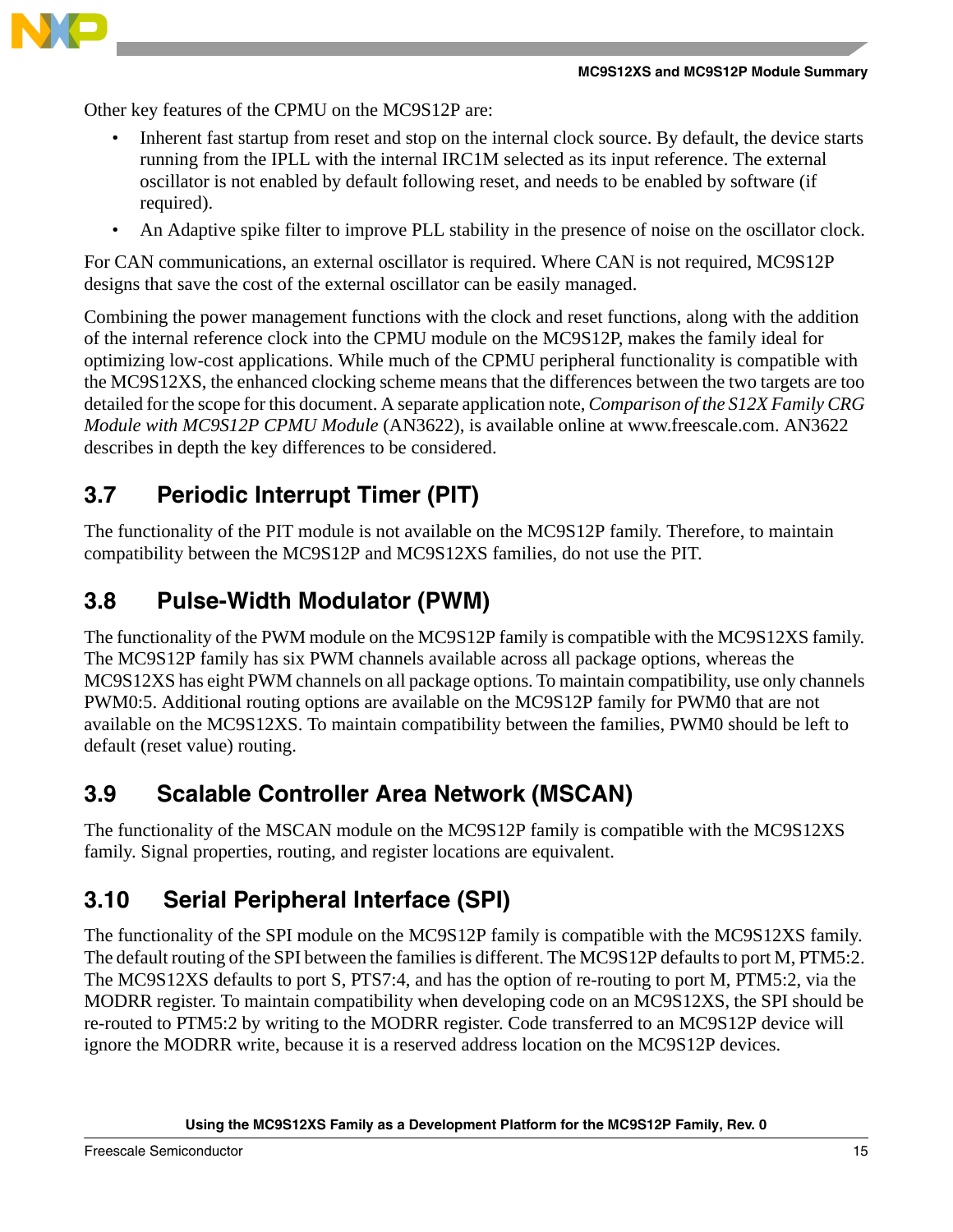

### <span id="page-15-0"></span>**3.11 Serial Communication Interface (SCI)**

The functionality of SCI module on the MC9S12P family is compatible with the MC9S12XS family. The MC9S12P family has only one SCI module, whereas the MC9S12XS has two SCI modules. When developing code on an MC9S12XS device to transition it to an MC9S12P device, use SCI0. Signal properties, routing, and register locations are equivalent for SCI0.

# <span id="page-15-1"></span>**3.12 Analog to Digital Converter (ATD)**

The functionality of the ATD module on the MC9S12P family is compatible with the MC9S12XS family. The MC9S12P devices have ten channels available across all package options. The MC9S12XS family has sixteen channels available on the 112 LQFP package, and eight channels available on the 80 QFP and 64 LQFP packages. If all ten channels will be needed on the MC9S12P family, then development should be done on the MC9S12XS 112 LQFP package. Also, to maintain compatibility, only channels AN0:9 should be used. In addition, writing the ATDCTL0 register with 0x09 will cause the ATD on the MC9S12XS to wrap around to channel 0 once channel 9 has been converted in a multi-channel conversion sequence.

As there is no PIT module on the MC9S12P, there are no options for triggering ATD conversions from the PIT, as there are on the MC9S12XS. To maintain compatibility, do not use the PIT to trigger ATD conversion sequences.

### <span id="page-15-2"></span>**3.13 Timer Module (TIM)**

The functionality of the TIM module on the MC9S12P family is compatible with the MC9S12XS family. The MC9S12XS family has additional routing options via the PTTRR register that are not available on the MC9S12P family. Both families have the same default (reset value) routing. Therefore, to maintain compatibility the TIM should be left with default routing.

### <span id="page-15-3"></span>**3.14 Background Debug Module (BDM)**

On the MC9S12XS, the default clock for the BDM module is the external oscillator / 2 ( $f_{\rm osc}/2$ ). The bus clock can be selected as an alternative clock by setting the CLKSW bit in the BDMSTS register via a BDM hardware command.

On the MC9S12P the default clock for the BDM module is the PLL  $f_{VCOCLK}$  / 8. There is no alternate BDM clock or CLKSW bit. The valid range of  $f_{VCOCLK}$  is 32 to 64 MHz, so the BDM clock source range will be 4 to 8 MHz. Out of reset the PLL is configured for  $fVCOCLK = 64 MHz$ , and the BDM clock = 8 MHz.

The SYNC command is supported by both the MC9S12XS and the MC9S12P, and BDM cables can use this to determine the BDM clock rate.

### <span id="page-15-4"></span>**3.15 Oscillator**

The MC9S12XS Pierce oscillator module supports Loop-Controlled Pierce, Full-Swing Pierce, and External Clock configurations. The MC9S12P supports the Loop-Controlled Pierce configuration. For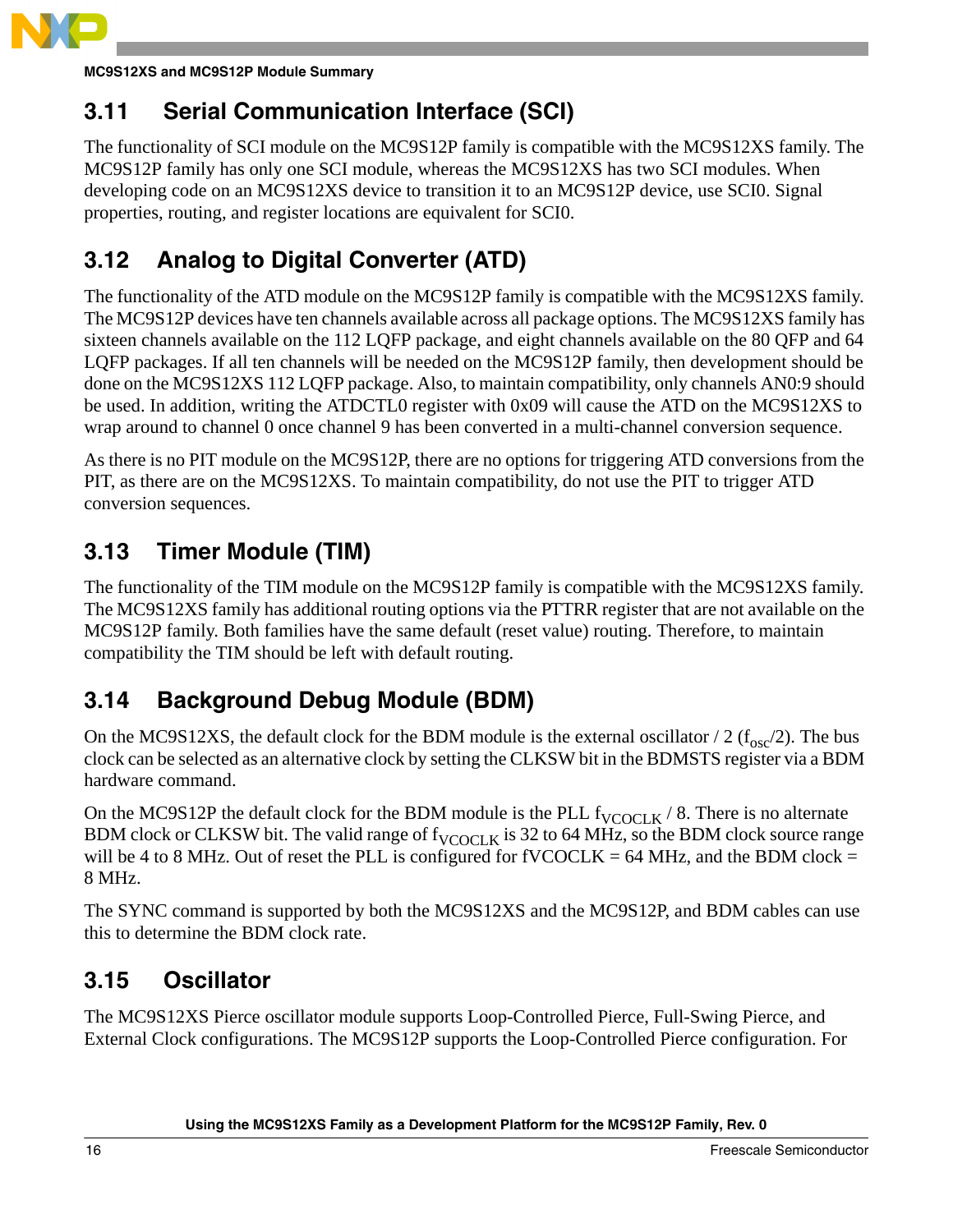

maximum compatibility when using an MC9S12XS, configure it for Loop-Controlled Pierce operation between 4 to 16 MHz.

# <span id="page-16-0"></span>**4 CPU**

The MC9S12P family has the CPU12-1 module, which is a reduced version of the CPU12X-1 on the MC9S12XS family. Both CPU12-1 and CUP12X-1 are covered in the same manual, *CPU12 & CPU12X Reference Manual*. The key differences to note are:

- Instructions set
- Programmer's model and stacking operations
- Bus signature  $\sim$  access details
- Global map access

The instruction set for the MC9S12P family is a sub-set of the MC9S12XS family. Compatibility can be maintained by using only those instructions available on the MC9S12P. This can be achieved configuring the compiler / assembler to generate code for an S12 core as opposed to an S12X core. The MC9S12P core is missing the fuzzy logic instructions from the original S12 core — as these are not available on the MC9S12XS or used by C compilers, this should not be an issue.

The condition code register (CCR) on the MC9S12P family does not have IPL2:0 control bits. The CCR is eight bits wide on the MC9S12P family, whereas the CCR is sixteen bits wide on the MC9S12XS. Therefore, the interrupt stack frame is nine bytes instead of ten bytes. Also, the bus access for some of the CPU12-1 instructions has more cycles than the CPU12X-1 (EMUL, EMULS, EMACS, and ETBL). In general, these noted differences should have little impact on the end user when transitioning code from an MC9S12XS to an MC9S12P, but are worth mentioning.

# <span id="page-16-1"></span>**5 NVM Compatibility**

The P-flash and D-flash are functionally compatible for the MC9S12P and MC9S12XS devices for modes of operation and for flash command operations. The functionality of the ECC fault detection is equivalent for both families, but the ECC reporting registers (FECCR) have been removed from the MC9S12P devices.

The P-flash erase sector size is 1024 bytes on the MC9S12XS and 512 bytes on the MC9S12P.

On the MC9S12XS the FTM write once command can be executed from code in P-flash or in RAM, or directly via the BDM. On the MC9S12P it cannot be executed by code in flash. As this is something typically done during production programming or module testing, this is not expected to be a significant issue.

On the MC9S12XS the low level timing for flash programming / erase operations is derived from the external oscillator. On the MC9S12P it is derived from the bus clock (as the MC9S12P is able to operate without an external oscillator in some designs). This results in a different clock divider value being required to be written to FCLKDIV.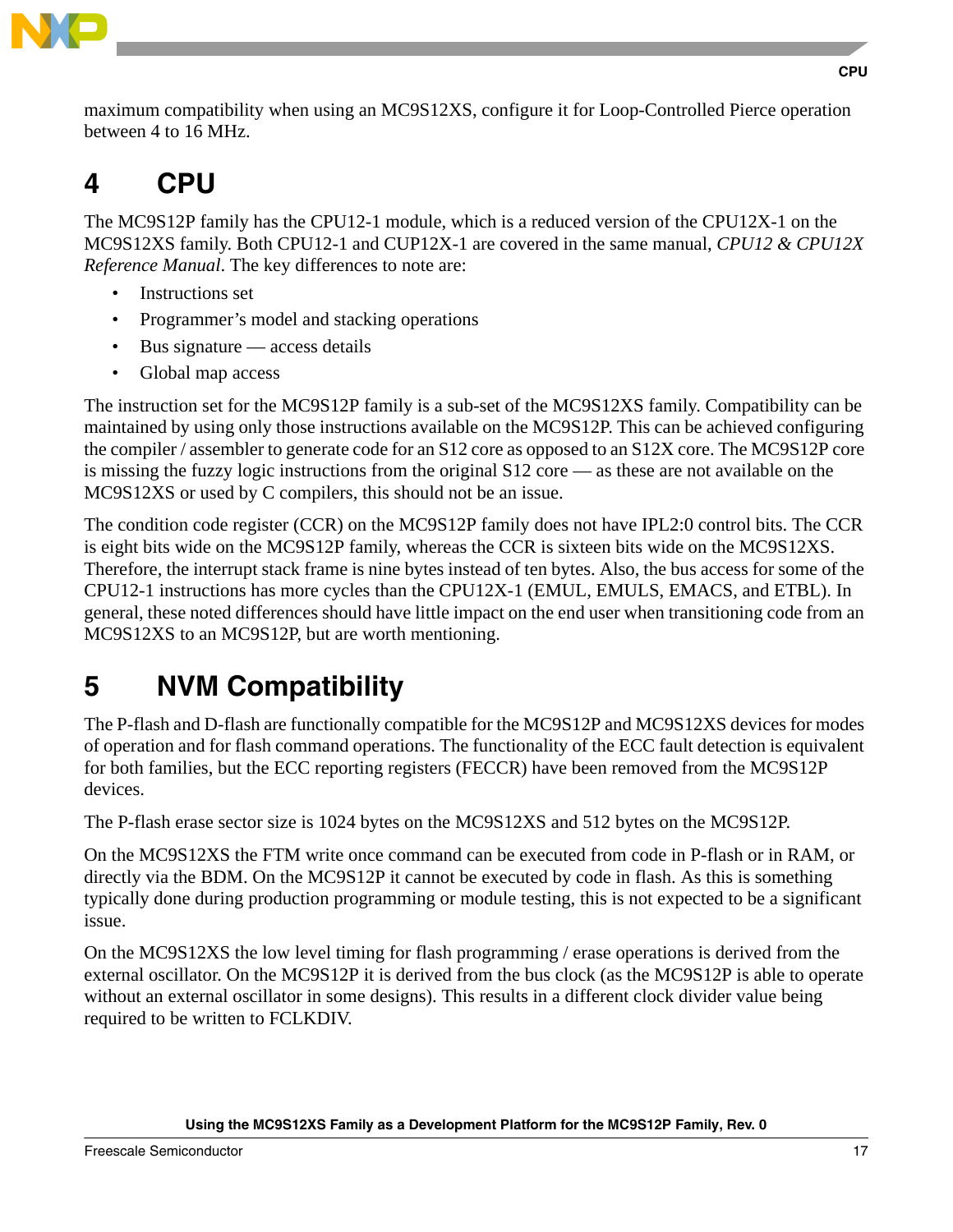

#### **Part IDs**

On the MC9S12XS the FCLKDIV register is write once after reset. On the MC9S12P the clock divider value is writable any time after reset until a new FDIVLCK bit in the FCLKDIV register is set. After FDIVLCK is set, the flash clock divider is fixed until a reset occurs.

# <span id="page-17-0"></span>**6 Part IDs**

<span id="page-17-3"></span>The part ID is located in two 8-bit registers: PARTIDH and PARTIDL (addresses 0x001A and 0x001B). The read-only value is a unique part ID for each device revision. [Table 4](#page-17-3) shows the assigned part ID number and mask-set number for each device. The unique PARTID values can be used to enable target-aware source code for minimizing code changes when transferring to an MC9S12P.

| <b>Device</b> | <b>Mask Set Number</b> | Part ID |
|---------------|------------------------|---------|
| MC9S12XS256   | 0M05M                  | 0xC0C0  |
| MC9S12XS128   | 0M04M                  | 0xC1C0  |
| MC9S12XS64    | 0M04M                  | 0xC1C0  |
|               | TBD                    | 0xC2C0  |
| MC9S12P128    | 0M01N                  | 0x3980  |
| MC9S12P96     | 0M01N                  | 0x3980  |
| MC9S12P64     | 0M01N                  | 0x3980  |
|               | TBD                    | TBD     |
| MC9S12P32     | 0M01N                  | 0x3980  |
|               | TBD                    | TBD     |

| Table 4. Part ID Number and Mask-Set Number by Device |  |  |
|-------------------------------------------------------|--|--|
|                                                       |  |  |

The MC9S12XS64 uses the MC9S12XS128 die tested for MC9S12XS64 functionality only. An actual MC9S12XS64 device may be tested at a later time. The MC9S12P96, MC9S12P64, and MC9S12P32 use the MC9S12P128 die tested for MC9S12P96, MC9S12P64, and MC9S12P32 functionality only, respectively. An actual MC9S12P96, MC9S12P64, or MC9S12P32 device may be tested at a later time. A product change notification will be posted in such an event. The PartlD register should be verified for the actual device.

# <span id="page-17-1"></span>**7 Electrical Characteristics**

The electrical characteristics for the MC9S12P family values are currently TBD (to be determined). They will remain TBD until the final silicon is validated and characterized. However, it should be noted that the values will be targeted to be the same or similar to the MC9S12XS family.

# <span id="page-17-2"></span>**8 Packages and Pin Assignments**

[Table 1](#page-2-2) summarizes the package options for the MC9S12XS and MC9S12P families. The common package options for the two families are 80 QFP and 64 LQFP. With the changes in the PIM, and the change from a CRG to a CMPU, there are differences in the pinouts. [Table 5](#page-18-0) below shows a side-by-side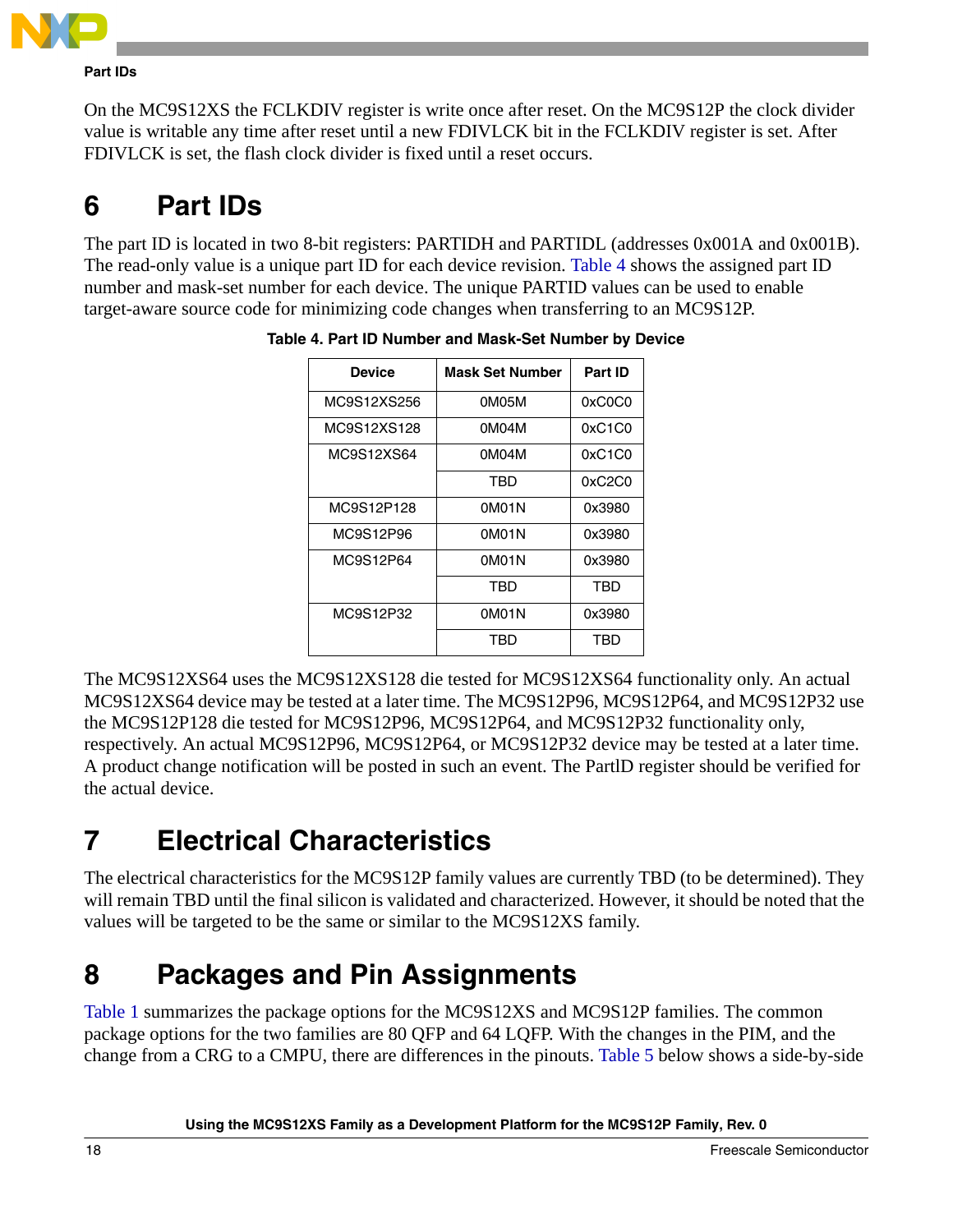

comparison of the differences between the 80 QFP and 64 LQFP. The pins not listed can be assumed equivalent.

When you are preparing to begin development and are ready to select a package option from the MC9S12XS family, one key point to consider is the number of ATD channels and GPIO ports. The 80 QFP for the MC9S12XS does not have all ten ATD channels available, and the change to the CMPU frees up some of the voltage and oscillator pins to be used as GPIO. The MC9S12P package options have five additional GPIO pins. Therefore, to take advantage of all ten ATD channels and the five additional GPIO pins, development will have to be done on a 112 LQFP MC9S12XS part. Details of PIM differences are given in [Section 3.3, "PIM.](#page-9-0)"

<span id="page-18-0"></span>

|                | <b>S12XS</b>                        | <b>S12P</b>     |       | <b>S12XS</b>                        | <b>S12P</b>     |
|----------------|-------------------------------------|-----------------|-------|-------------------------------------|-----------------|
| Pin            | 80 QFP                              |                 | Pin   | 64 LOFP                             |                 |
| $\overline{c}$ | TXD1/IOC2/PWM2/KWP2/PP2             | PWM2/KWP2/PP2   | 2     | TXD1/IOC2/PWM2/KWP2/PP2             | PWM2/KWP2/PP2   |
| 3              | IOC1/PWM1/KWP1/PP1                  | PWM1/KWP1/PP1   | 3     | IOC1/PWM1/KWP1/PP1                  | PWM1/KWP1/PP1   |
| 4              | RXD1/IOC0/PWM0/KWP0/PP0             | PWM0/KWP0/PP0   | 4     | RXD1/IOC0/PWM0/KWP0/PP0             | PWM0/KWP0/PP0   |
| 5              | IOC0/PT0                            | PWM0/IOC0/PT0   | 5     | IOC0/PT0                            | PWM0/IOC0/PT0   |
| $9*$           | $V_{\text{DDF}}$                    | KWJ0/PJ0        | $9*$  | $V_{\text{DDF}}$                    | KWJ0/PJ0        |
| $10*$          | $V_{SS1}$                           | KWJ1/PJ1        | $10*$ | $V_{SS1}$                           | KWJ1/PJ1        |
| 12             | V <sub>req API</sub> /PWM5/IOC5/PT5 | PWM5/IOC5/PT5   | 12    | V <sub>reg_API</sub> /PWM5/IOC5/PT5 | PWM5/IOC5/PT5   |
| 13             | PWM6/IOC6/PT6                       | IOC6/PT6        | 13    | PWM6/IOC6/PT6                       | IOC6/PT6        |
| 14             | PWM7/IOC7/PT7                       | IOC7/PT7        | 14    | PWM7/IOC7/PT7                       | IOC7/PT7        |
| 24             | XCLKS/ECLKX2/PE7                    | PE7             | 20    | XCLKS/ECLKX2/PE7                    | PE7             |
| 36             | <b>VDDPLL</b>                       | KWJ2/PJ2        | 30    | V <sub>DDPLL</sub>                  | KWJ2/PJ2        |
| $49*$          | $V_{DD}$                            | PAD08/AN08      | $37*$ | $V_{DD}$                            | PAD08/AN08      |
| $50*$          | V <sub>SS2</sub>                    | PAD09/AN09      | $38*$ | V <sub>SS2</sub>                    | PAD09/AN09      |
| 65             | RXD1/PS2                            | PS <sub>2</sub> | 52    | RXD1/PS2                            | PS <sub>2</sub> |
| 66             | TXD1/PS3                            | PS <sub>3</sub> | 53    | TXD1/PS3                            | PS <sub>3</sub> |
| 74             | TXD1/TXCAN0/PM1                     | TXCAN0/PM1      | 59    | TXD1/TXCAN0/PM1                     | TXCAN0/PM1      |
| 75             | RXD1/RXCAN0/PM0                     | RXCAN0/PM0      | 60    | RXD1/RXCAN0/PM0                     | RXCAN0/PM0      |
| 78             | PWM7/KPW7/PP7                       | KPW7/PP7        | 63    | PWM7/KPW7/PP7                       | KPW7/PP7        |

\* Power supply pairs on MC9S12X requiring decoupling. GPIO on MC9S12P.